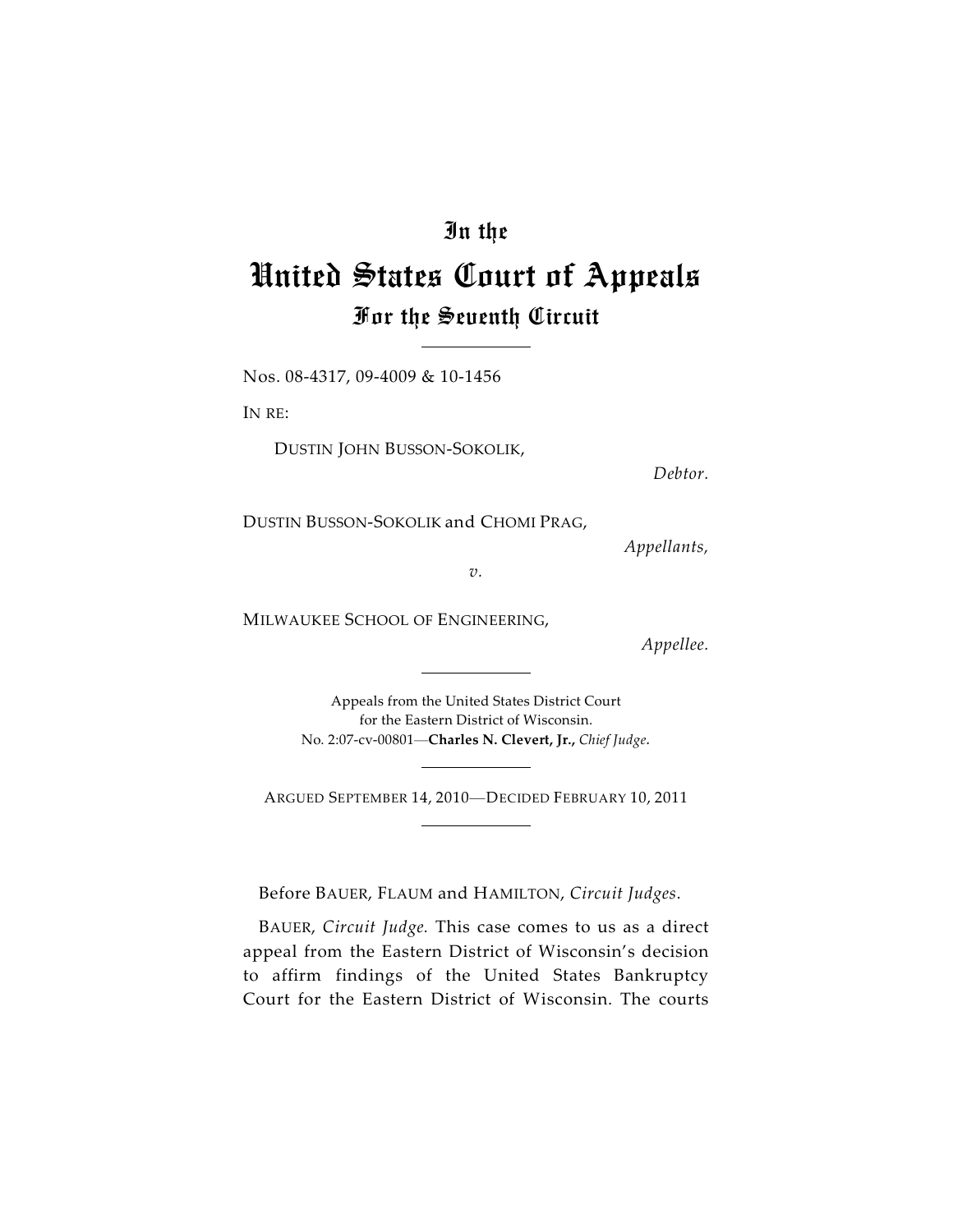below found: (1) that a \$3,000 student loan which Dustin Busson-Sokolik received from the Milwaukee School of Engineering ("MSOE") in 1999 was a nondischargeable debt under the United States Bankruptcy Code, and (2) that the school was entitled to collection costs and attorney's fees in connection with the bankruptcy proceedings pursuant to the promissory note for the loan signed by Busson-Sokolik. The district court also: (1) denied a motion for sanctions against the school, and (2) imposed sanctions against Busson-Sokolik and his attorney, Chomi Prag. Busson-Sokolik and Prag appeal each of these determinations. After reviewing the district court's application of the Bankruptcy Code de novo and the underlying factual findings in the case for clear error, we affirm. As to the district court's imposition of sanctions against Busson-Sokolik and Prag, while we do not find any abuse of discretion in the court's decision to impose sanctions in this case, we do find the amount of the sanctions assessed to be excessive and therefore hold that the sanctions be reduced by half.

#### **I. BACKGROUND**

Busson-Sokolik was a student at MSOE from September 1999 until May 2000. On October 29, 1999, Busson-Sokolik signed a promissory note with MSOE in the amount of \$3,000, agreeing in relevant part as follows:

I promise to pay the school, or a subsequent holder of the Promissory Note, the sum of amount(s) ad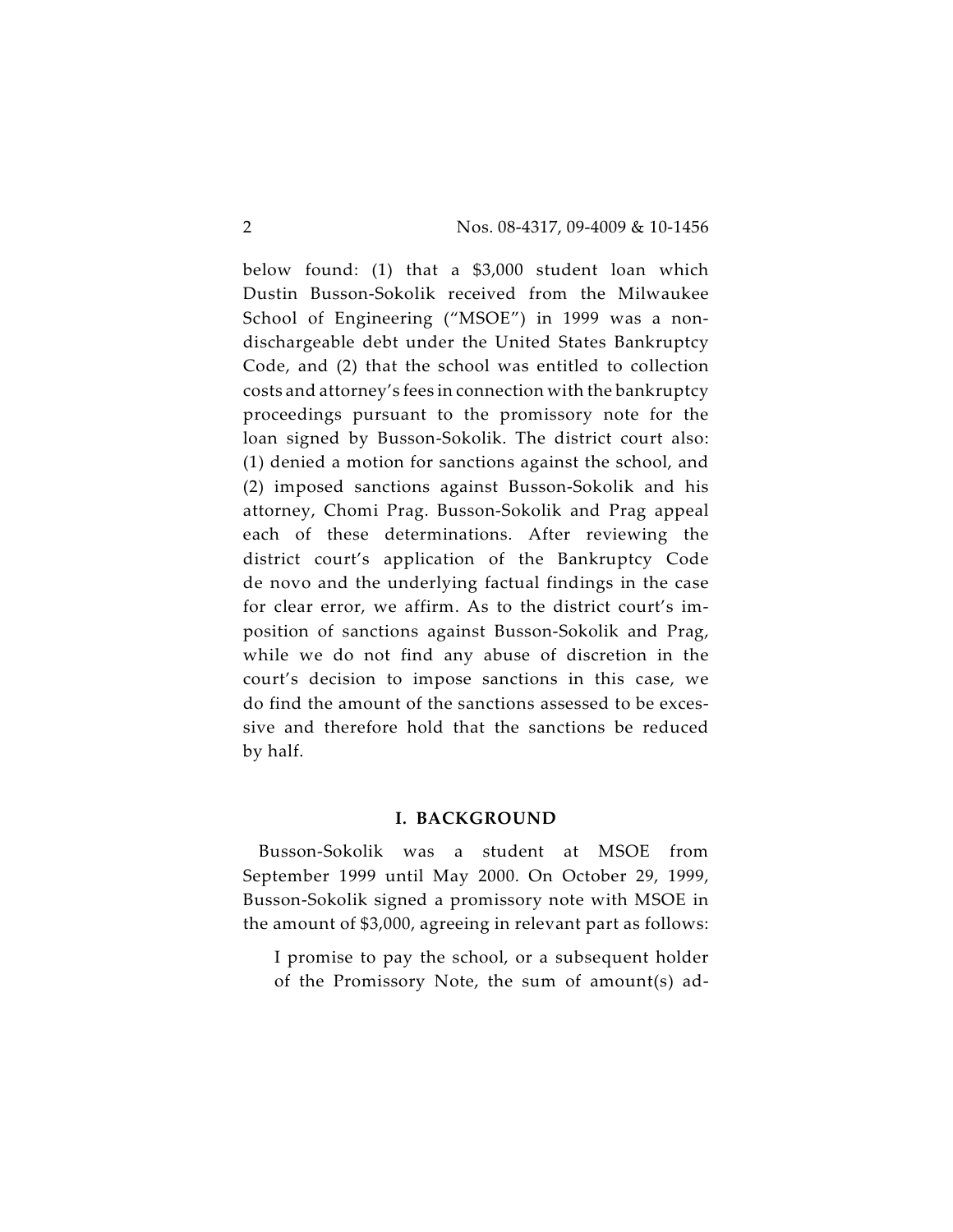vanced to me under the terms of this Note, plus interest and other fees which may become due as provided in this Note. I promise to pay all reasonable collection costs, including attorney fees and other charges, necessary for the collection of any amount not paid when due . . . My signature certifies I have read, understand, and agree to the terms and conditions of this Promissory Note.

MSOE sued Busson-Sokolik in a Racine County, Wisconsin state court in April 2005 to recover unpaid sums under the loan agreement and obtained a default judgment of \$5,909.63. In June 2005, Busson-Sokolik initiated a Chapter 13 bankruptcy proceeding, which was later converted to a Chapter 7 proceeding, in May 2006. On his bankruptcy petition, he listed MSOE as a creditor. In August 2006, Busson-Sokolik filed an adversary complaint against MSOE to determine the dischargeability of his debt to MSOE. The bankruptcy court found that the debt was non-dischargeable and found that Busson-Sokolik owed MSOE \$16,248.78, an amount that included costs and attorney's fees.

Busson-Sokolik appealed the bankruptcy court's decision to the district court. Lengthy delays in filing ensued and a series of motions alleging misconduct on both sides were filed. Busson-Sokolik filed a motion for sanctions under Fed. R. Bankr. P. 9011 based on alleged false statements in MSOE's brief and MSOE moved to strike portions of Busson-Sokolik's reply brief, claiming that it contained arguments that were never raised in the opening brief or in the bankruptcy court. MSOE also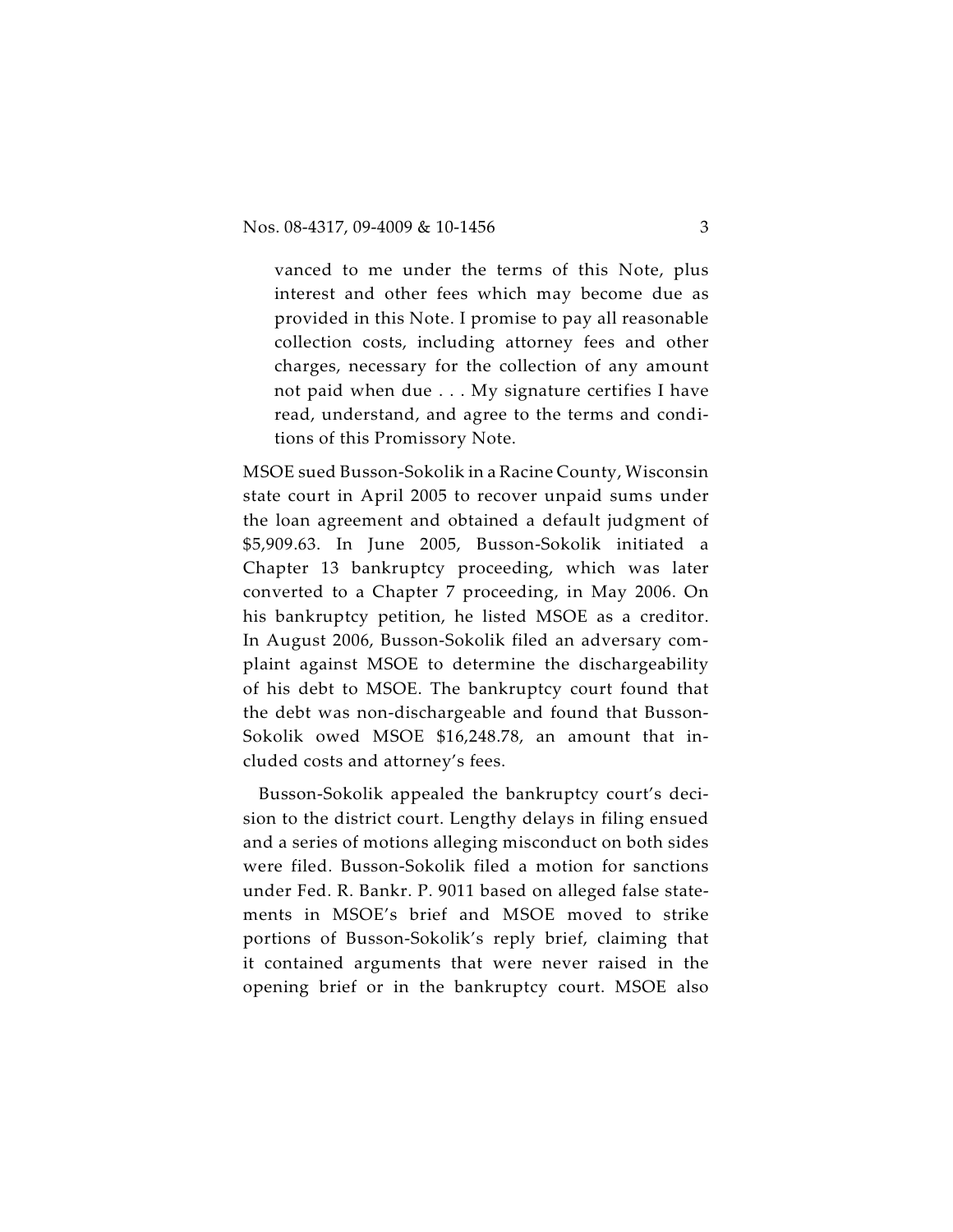moved for costs and fees under Fed. R. Bankr. P. 8020, which permits recovery of such costs and fees when a party has filed a frivolous appeal.

The district court judge denied Busson-Sokolik's motion for sanctions, but granted MSOE's motion for costs and fees under Fed. R. Bankr. P. 8020, finding that Busson-Sokolik's appeal was frivolous. He also granted MSOE's motion to strike arguments in Busson-Sokolik's reply brief not previously raised, finding those arguments waived. Finally, he affirmed the bankruptcy court's judgment and awarded \$80,290.15 to MSOE, specifying that Busson-Sokolik and his attorney were jointly and severally liable for \$61,942.50 of the judgment, and that Busson-Sokolik was solely liable for the remaining \$18,347.65.

Busson-Sokolik and attorney Prag have timely appealed to this court.

#### **II. DISCUSSION**

## **A. The Dischargeability of Busson-Sokolik's Loan from the Milwaukee School of Engineering**

A key issue is whether the MSOE loan constitutes a nondischargeable debt under 11 U.S.C. § 523(a)(8). We review questions of law pertaining to the Bankruptcy Code de novo and the factual determinations underlying the lower courts' conclusions for clear error. *See Wiese v. Cmty Bank of Cent. Wis.,* 552 F.3d 584, 588 (7th Cir. 2009); *Mungo v. Taylor,* 355 F.3d 969, 974 (7th Cir. 2004).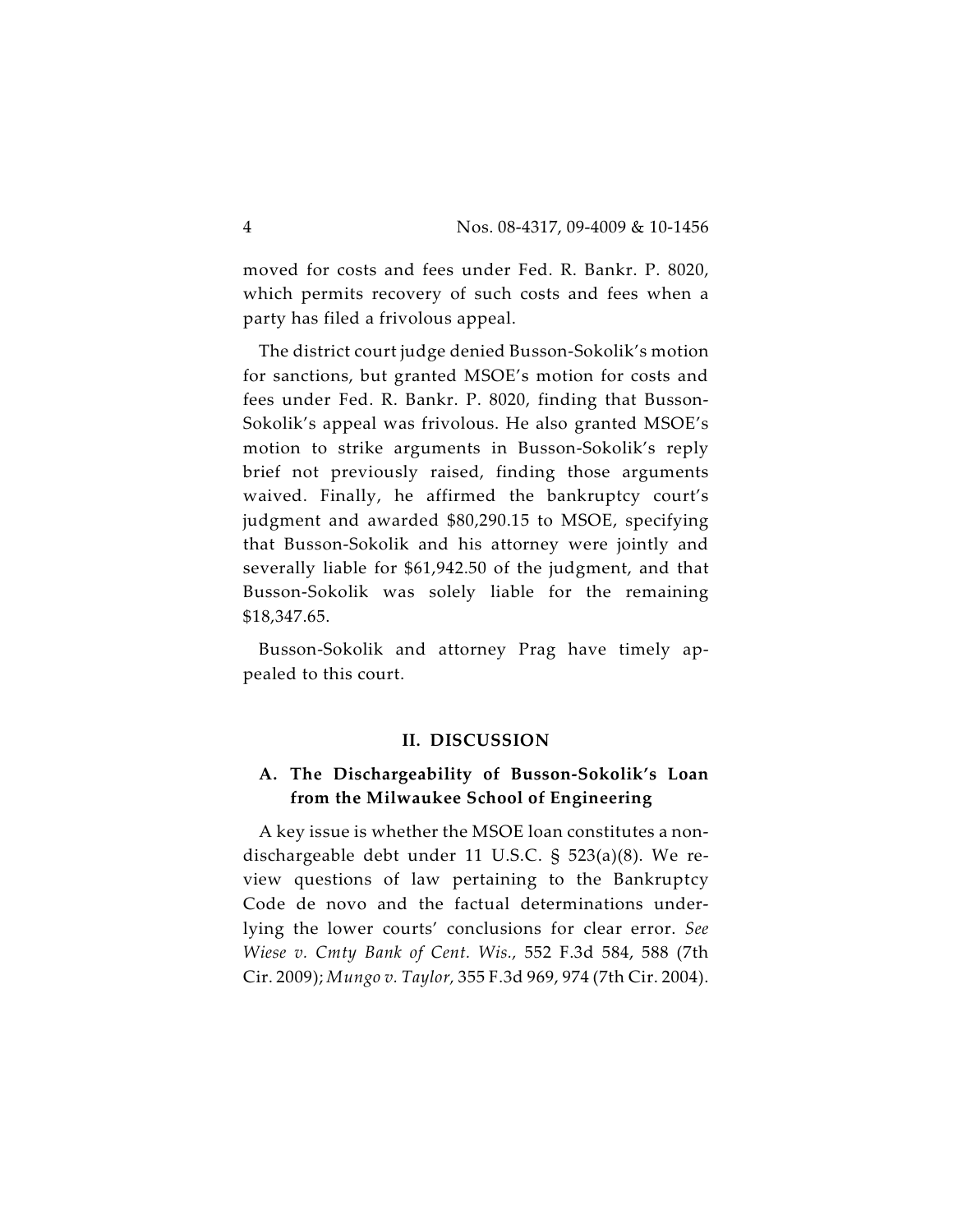Section 523(a)(8) creates exceptions to the general discharge of a debtor's financial obligations in bankruptcy under 11 U.S.C. § 727. Under § 523(a)(8)(A), an individual debtor is not discharged from a debt for "(i) an educational benefit overpayment or loan made, insured or guaranteed by a governmental unit, or made under any program funded in whole or in part by a governmental unit or nonprofit institution; or (ii) an obligation to repay funds received as an educational benefit, scholarship or stipend," unless excepting such debt from discharge would impose undue hardship on the debtor and the debtor's dependents. The bankruptcy court and the district court each found that the MSOE loan was non-dischargeable under § 523(a)(8)(A). We agree.

We note at the outset the parties' failure to explicitly identify whether the applicable framework for the court's analysis should be  $\S$  523(a)(8)(A)(i) or (ii). Though the parties refer to  $\hat{S}$  523(a)(8)(A) generally, the analysis below and in the parties' briefing before this court tracks § 523(a)(8)(A)(i). So, section 523(a)(8)(A)(i) will be our framework.

It is undisputed that MSOE is a  $\S$  501(c)(3) non-profit institution. While it seems clear to us that the funds were furnished as part of a loan program, Busson-Sokolik disputes that the funds transferred constituted a loan. We do not find his argument compelling. For there to be a loan, there must be "(i) a contract, whereby (ii) one party transfers a defined quantity of money, goods or services, to another, and (iii) the other party agrees to pay for the sum or items transferred at a later date." *In re*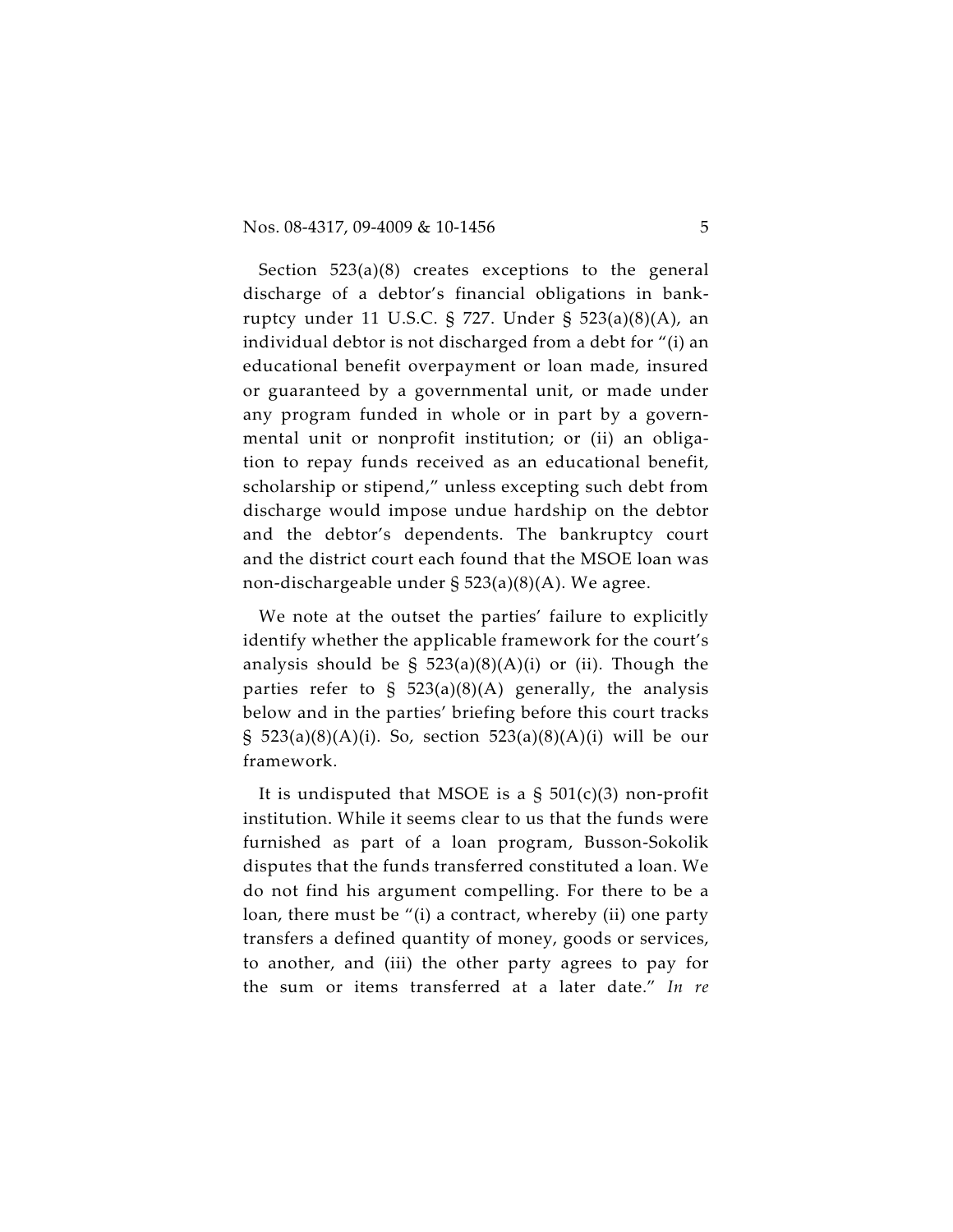*Chambers,* 348 F.3d 650, 657 (7th Cir. 2003). The October 1999 promissory note evinces a contract for the transfer of \$3,000 to be repaid at a later date. Since the Bankruptcy Court made a reliable factual finding that the \$3,000 was transferred to Busson-Sokolik's student account on November 9, 1999, each of the three elements of a loan are present. $1$ 

Busson-Sokolik next challenges whether the loan can properly be considered "educational," as required to bring the loan within  $\S$  523(a)(8)(A). While some courts look to the use of the funds received to determine whether a loan is educational, we adopt the approach taken by the Fifth Circuit in *In re Murphy,* 282 F.3d 868 (5th Cir. 2002). In so doing, we hold that it is the purpose of a loan which determines whether it is "educational." This approach seems most consistent with the language of  $\S$  523(a)(8)(A). It also aligns with the

<sup>&</sup>lt;sup>1</sup> Busson-Sokolik claims that "no funds changed hands" between him and MSOE, but since he does not dispute that his student account was credited with the loan money, this argument is unfounded. If the loan money was transferred to the student's account, it became available for his use, much like a bank deposit. While the facts indicate that a credit on Busson-Sokolik's student account was later refunded to his mother, this is irrelevant to the question of whether a loan was made to Busson-Sokolik in the first place. Finding no clear error on the question of whether the funds were in fact transferred to Busson-Sokolik and no defects in the formation of a valid contract between the parties, we affirm the finding that the sum MSOE transferred to Busson-Sokolik was a loan.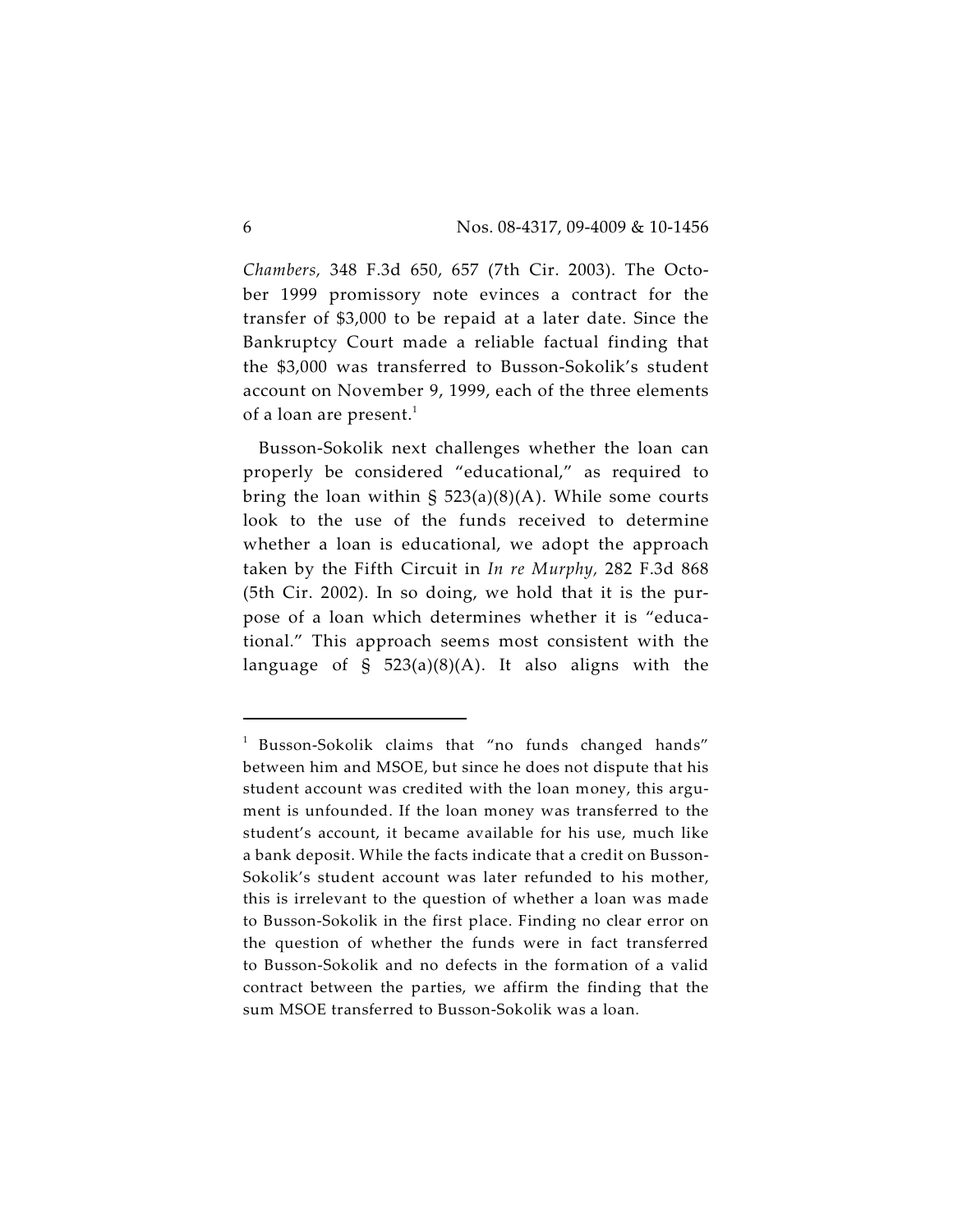broader goal of protecting lenders against debtors who divert educational funds toward other uses. In our view, adopting a "use" test would be problematic. Such a test would enable students who abuse funds intended for their education to receive the benefit of a discharge, while those who use the loan proceeds as intended would "retain the burden of paying them even after a chapter 7 discharge." *Murphy,* 282 F.3d at 873. The "purpose" test avoids this potential problem by refocusing the inquiry on the nature and character of the loan. For example, rather than trying to determine whether a computer purchased with loan money was used for schoolwork, personal use or some combination of both, we need only ask whether the lender's agreement with the borrower was predicated on the borrower being a student who needed financial support to get through school.

We find the following facts established below relevant to our inquiry into the purpose of the MSOE loan: (1) MSOE is a school; (2) the loan was part of a package that included scholarship and grant money toward completion of Busson-Sokolik's education at MSOE; (3) the promissory note for the loan was signed while Busson-Sokolik was a student at MSOE; (4) Busson-Sokolik had to be a student to be eligible for the loan he received from MSOE; and (5) the MSOE loan money was deposited into Busson-Sokolik's student account at MSOE, an account he presumably would not have had if he were not a student. Together these facts establish that the loan was part of a program specifically designed by the school to provide financial support to students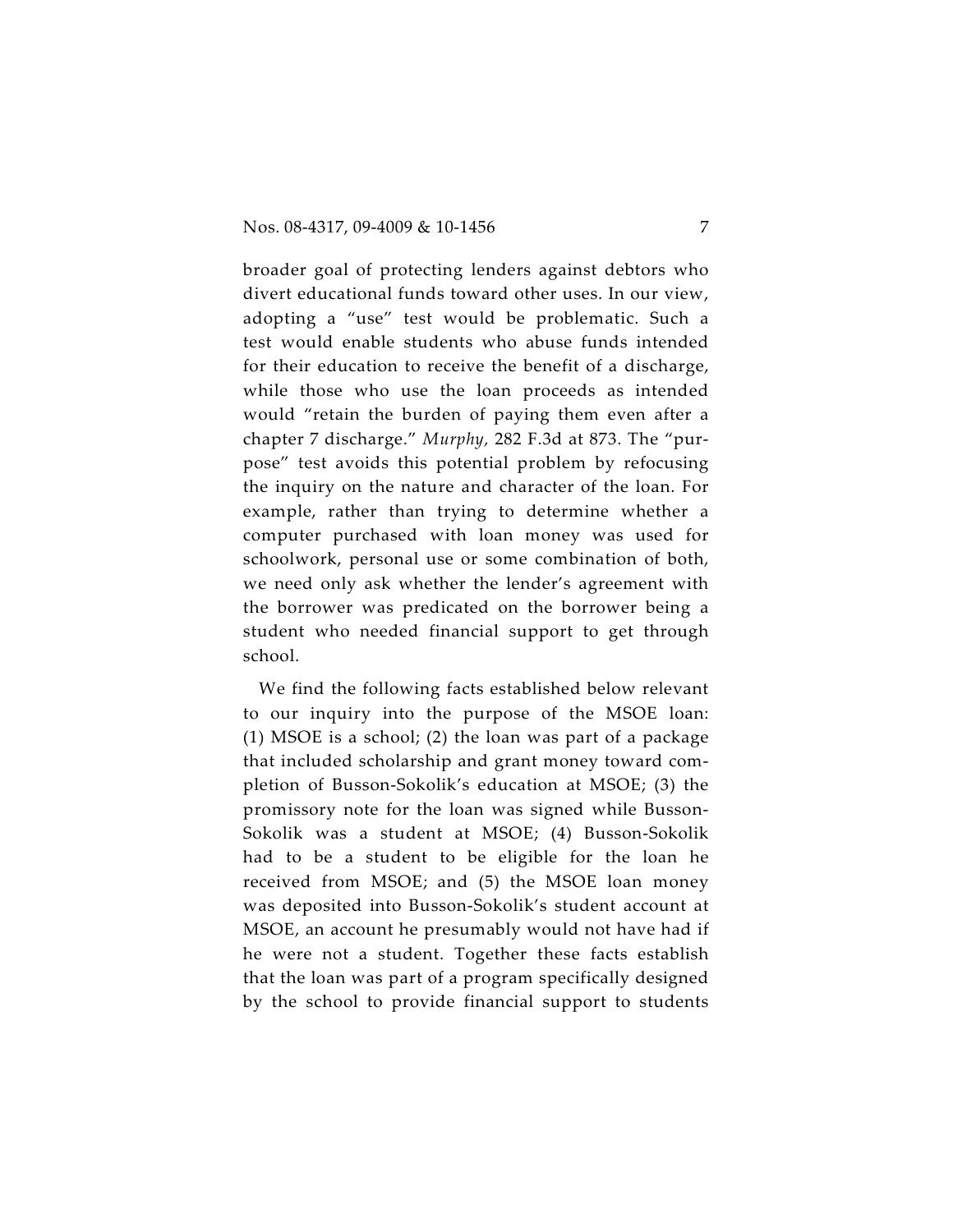working to complete their education. Under the purpose driven test this court has adopted, there is no question that the loan was educational. As a result, we affirm the finding that 11 U.S.C. § 523(a)(8) bars Busson-Sokolik from discharging his debt to MSOE in bankruptcy because the debt resulted from an educational loan.

## **B. The Imposition of Collection Costs and Attorney's Fees**

We now turn to Busson-Sokolik's argument that the bankruptcy court improperly allowed MSOE to recover costs and attorney's fees in this case.

Under the "American Rule," a litigant who prevails in a lawsuit is not ordinarily allowed to collect attorney's fees from the losing side. *See Alyeska Pipeline Service Co. v. Wilderness Society,* 421 U.S. 240, 247 (1975). However, this rule can be overcome by statute or by an enforceable contract with a provision regarding the allocation of attorney's fees. *See Travelers Cas. and Sur. Co. of America v. Pacific Gas and Elec. Co.,* 549 U.S. 443, 448 (2007).

Busson-Sokolik is correct that there was no statutory basis for an award of attorney's fees during the bankruptcy proceedings. However, the basis for the bankruptcy court's award of fees was contractual, not statutory. Under the promissory note for the MSOE loan, Busson-Sokolik agreed in writing to pay "all reasonable collection costs, including attorney's fees and other charges, necessary for the collection of any amount not paid when due." The bankruptcy court found a valid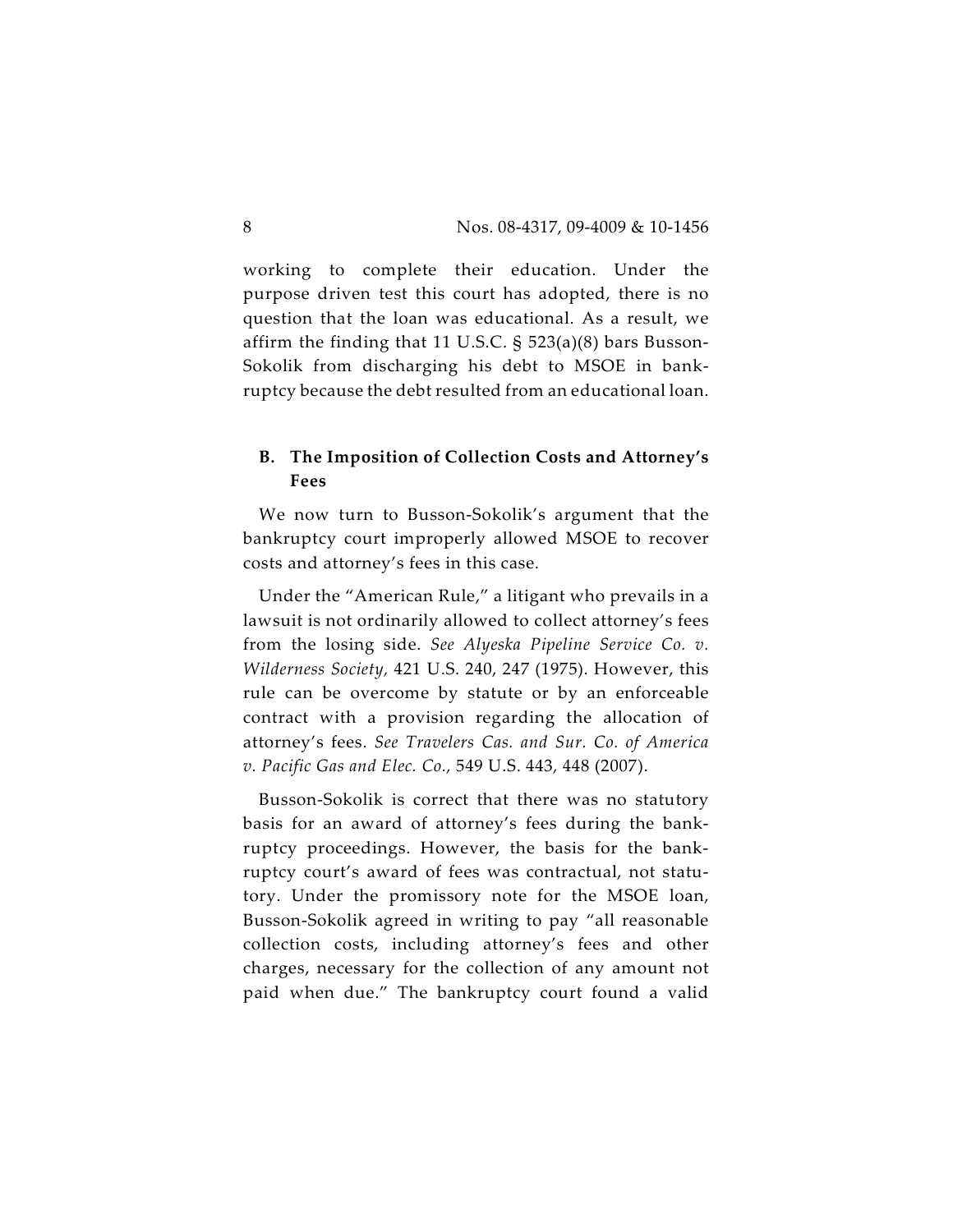contract existed between the parties that allowed MSOE to recover its fees based on the above-referenced language in the promissory note. This was not error. As the Supreme Court held in the *Travelers* case, "it remains true that an otherwise enforceable contract allocating attorney's fees (i.e. one that is enforceable under substantive, nonbankruptcy law) is allowable in bankruptcy except where the Bankruptcy Code provides otherwise." *Travelers,* 549 U.S. at 448. The fact that the fees were incurred litigating a bankruptcy case does not disallow MSOE's contract based claim for attorney's fees under *Travelers*. Since the promissory note was an enforceable contract, the fees were separately recoverable under the substantive law of contracts. Furthermore, Busson-Sokolik has not argued that any portion of the Bankruptcy Code specifically prohibits a court from awarding such fees under a contract theory. Finding no applicable exception in the Bankruptcy Code and no barrier to formation of a valid contract between MSOE and Busson-Sokolik, we affirm the award of costs and attorney's fees to MSOE pursuant to the terms of the promissory note.

In concluding our discussion of Busson-Sokolik's claim that fees were improperly awarded, we note his argument that the district court erred in striking portions of his reply brief that related to the merger doctrine. The district court found that Busson-Sokolik failed to raise the merger doctrine in his initial brief at the district court level. Chief Judge Clevert therefore held that Busson-Sokolik had waived any argument that the fee award was improper based on the merger doctrine. We agree with the district court that the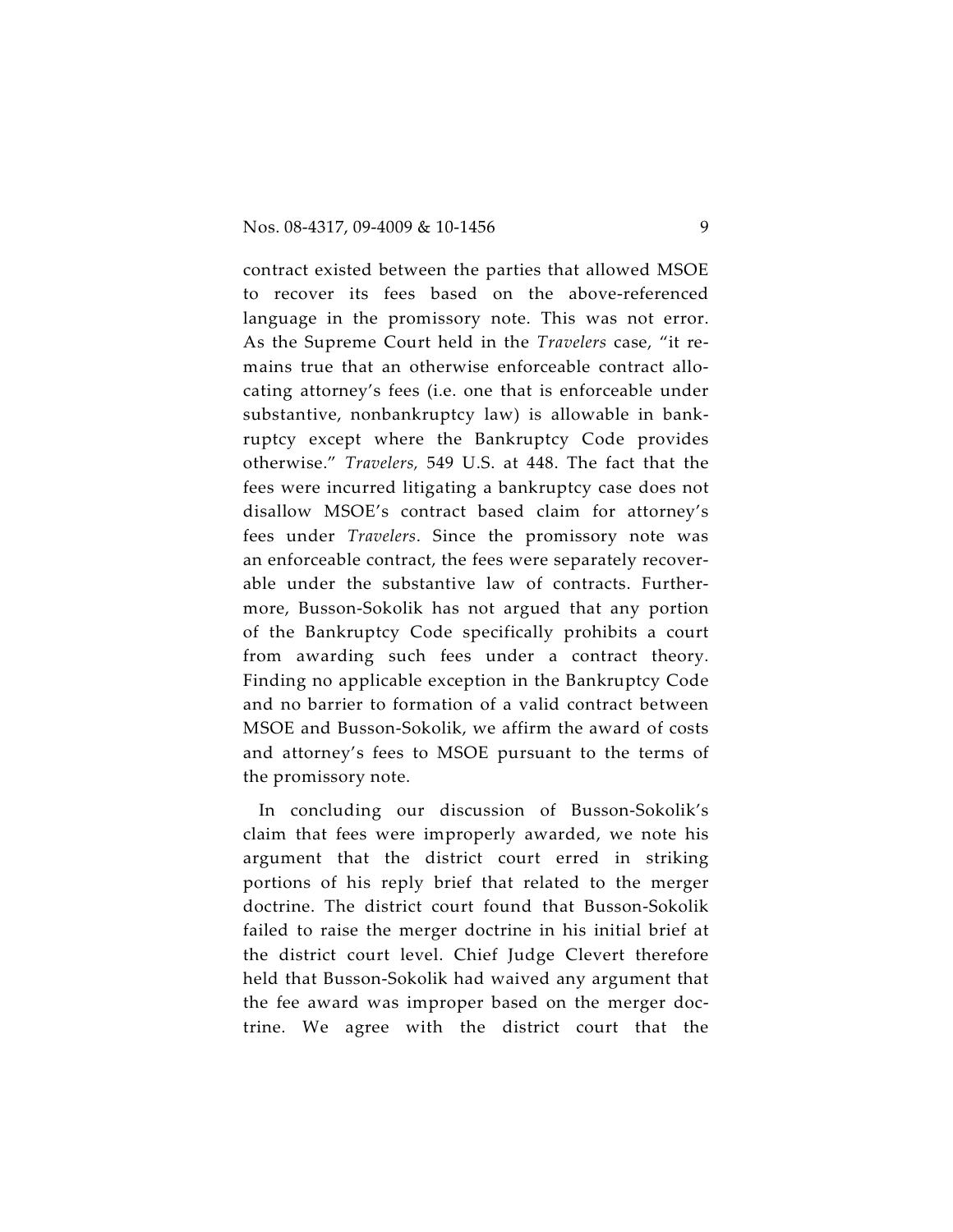merger issues were waived and decline to apply an exception to waiver for the reasons set forth below.

Waiver occurs when an appellant attempts to raise an issue on appeal that was not adequately raised below. This court has held that when an issue was not raised in the bankruptcy court, a finding that the issue is waived at the district court level is "the correct result, since to find otherwise would permit a litigant simply to bypass the bankruptcy court." *Matter of Weber,* 25 F.3d 413, 415 (7th Cir. 1994). When asked at oral argument what her best effort was to raise the doctrine of merger before the bankruptcy court, Busson-Sokolik's counsel was unable to present any evidence that the issue was addressed in that court. Instead she indicated that her focus had been on the "American rule" and the lack of a statutory basis for awarding the fees. Since we find no evidence in the record or from Busson-Sokolik's counsel that the issue was raised in the bankruptcy court, we hold that any argument related to the merger doctrine was waived before it reached the district court.

Though it is within this court's discretion to find an exception to waiver and to consider an appellant's argument despite the appellant having waived it, the circumstances here hardly justify an exception. It is only under "exceptional circumstances" that we will hear an argument not adequately presented below. *Matter of Weber,* 25 F.3d at 416. Busson-Sokolik argues that we should consider the merger issue because "an award by the bankruptcy court of close to \$9,000 in attorney's fees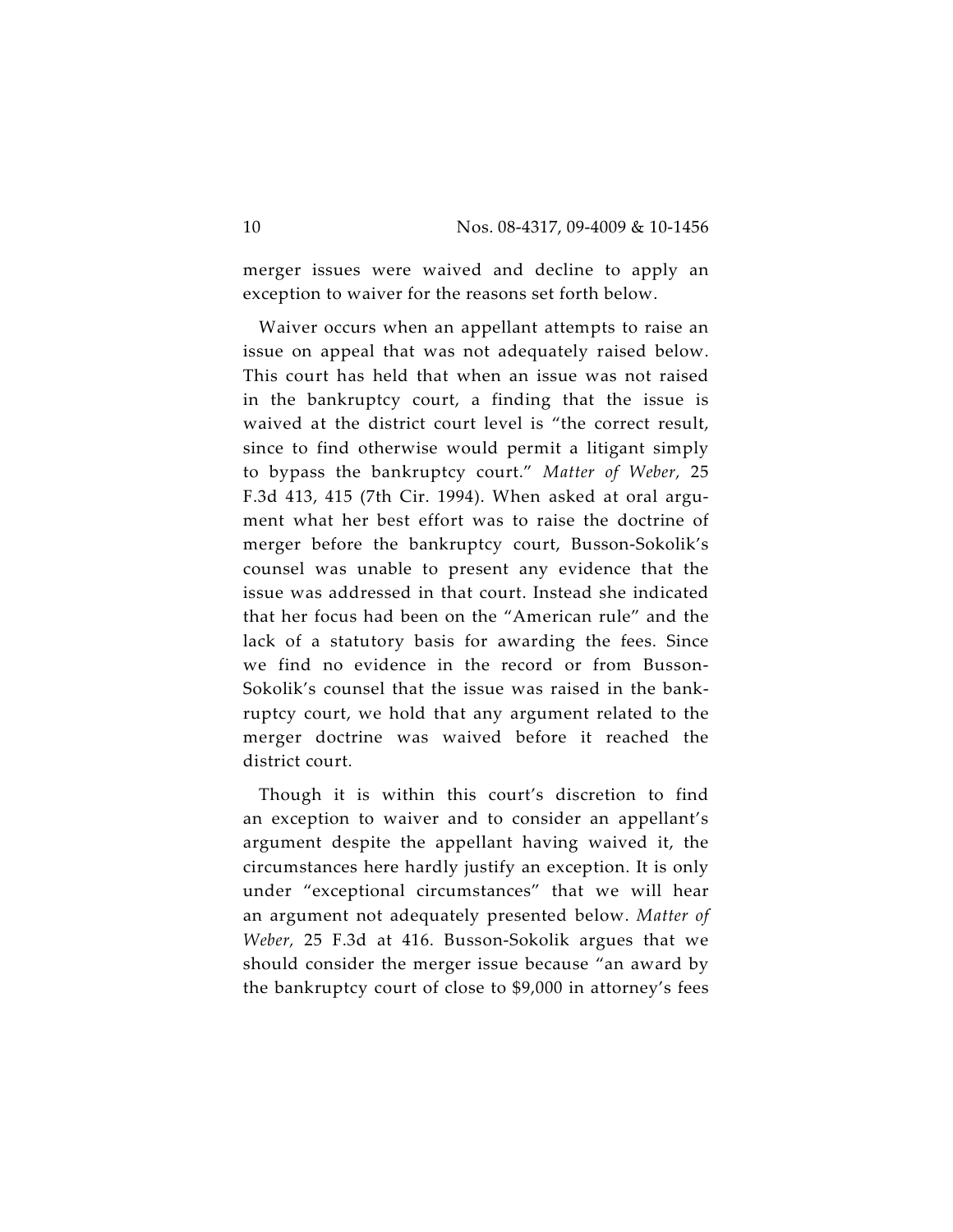to the Milwaukee School of Engineering based on an unenforceable contract is inherently unfair." As we have already discussed above, there was a valid contract between the parties which provided for the allocation of attorney's fees. Busson-Sokolik's characterization of the contract as "unenforceable" is therefore incorrect. As to the amount of the fees awarded, Busson-Sokolik's characterization is similarly misguided. Busson-Sokolik provides no support for his proposition that a \$9,000 fee in a case such as this is inherently unreasonable or unfair. The bankruptcy court explicitly found that MSOE attorney's fees in the amount of \$8,955 were reasonable. Absent any meaningful challenge to the award by Busson-Sokolik, we see no reason to disturb that finding.

The district court first became aware of Busson-Sokolik's merger argument in a reply brief. At that point the issue was waived twice over: first, because the argument was never raised in the bankruptcy court; and second, because arguments raised for the first time in a reply brief as opposed to the appellant's opening brief are deemed waived. *See, e.g., Nelson v. La Crosse County Dist. Atty.*, 301 F.3d 820, 836 (7th Cir. 2002); *James v. Sheahan,* 137 F.3d 1003, 1008 (7th Cir. 1998). The proper response to an argument improperly raised in such a brief is to move to strike the offending portion of the brief. *Cleveland v. Porca Co.,* 38 F.3d 289, 297 (7th Cir. 1994). MSOE timely filed a motion to strike the relevant portions of Busson-Sokolik's reply brief and the district court properly granted the motion. Since Busson-Sokolik has failed to show "exceptional circumstances" that would make this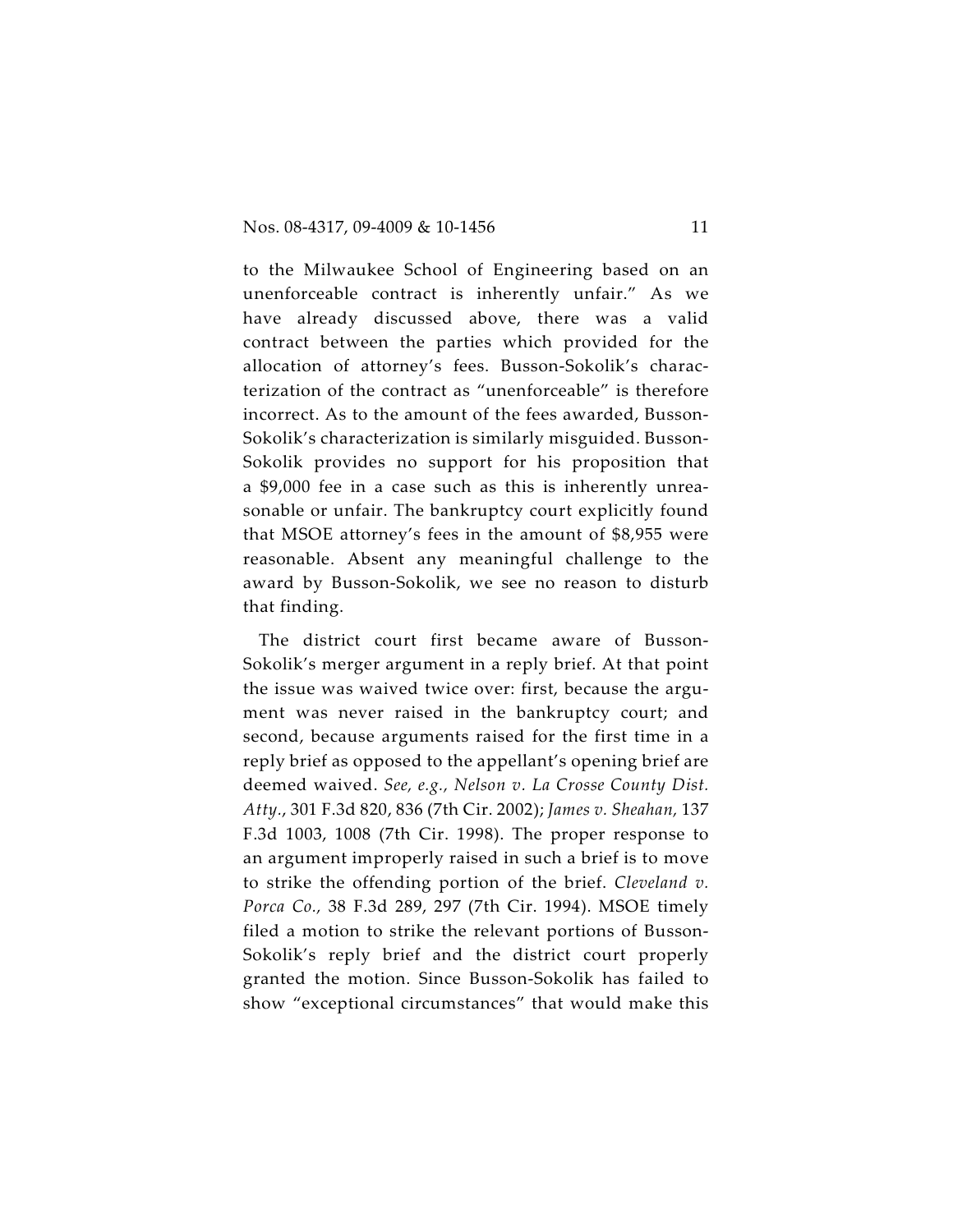case a favorable candidate for an exception to waiver, we decline to discuss the merits of those portions of his argument that relate to the merger doctrine.

#### **C. The Parties' Motions for Sanctions**

Finding no error in the district court's decision to grant MSOE's motion to strike portions of Busson-Sokolik's reply brief, we now turn to Busson-Sokolik's arguments that the district court erred (1) in denying his request for sanctions against MSOE under Fed. R. Bankr. P. 9011, and (2) in entering sanctions against him and his attorney, Chomi Prag, under Fed. R. Bankr. P. 8020. We review both determinations for abuse of discretion.<sup>2</sup> Such abuse occurs only when a court has acted contrary to the law or reached an unreasonable result. *In re Rimsat, Ltd*., 212 F.3d 1039, 1046 (7th Cir. 2000).

 $2$  "Abuse of discretion" is the clear standard for evaluating a judge's decision to impose sanctions in a bankruptcy case. *See In re Rimsat, Ltd.,* 212 F.3d 1039, 1046 (7th Cir. 2000). While the standard for evaluating a judge's decision *not* to impose sanctions in a bankruptcy case is somewhat less clear, we adopt the Sixth Circuit's approach of using the "abuse of discretion" standard. *See In re Downs*, 103 F.3d 472, 480 (6th Cir. 1996) (holding that the applicable standard of review for evaluating a bankruptcy court's denial of Fed. R. Bankr. P. 9011 sanctions is "abuse of discretion" and noting similar approaches taken by the Ninth and Tenth Circuits).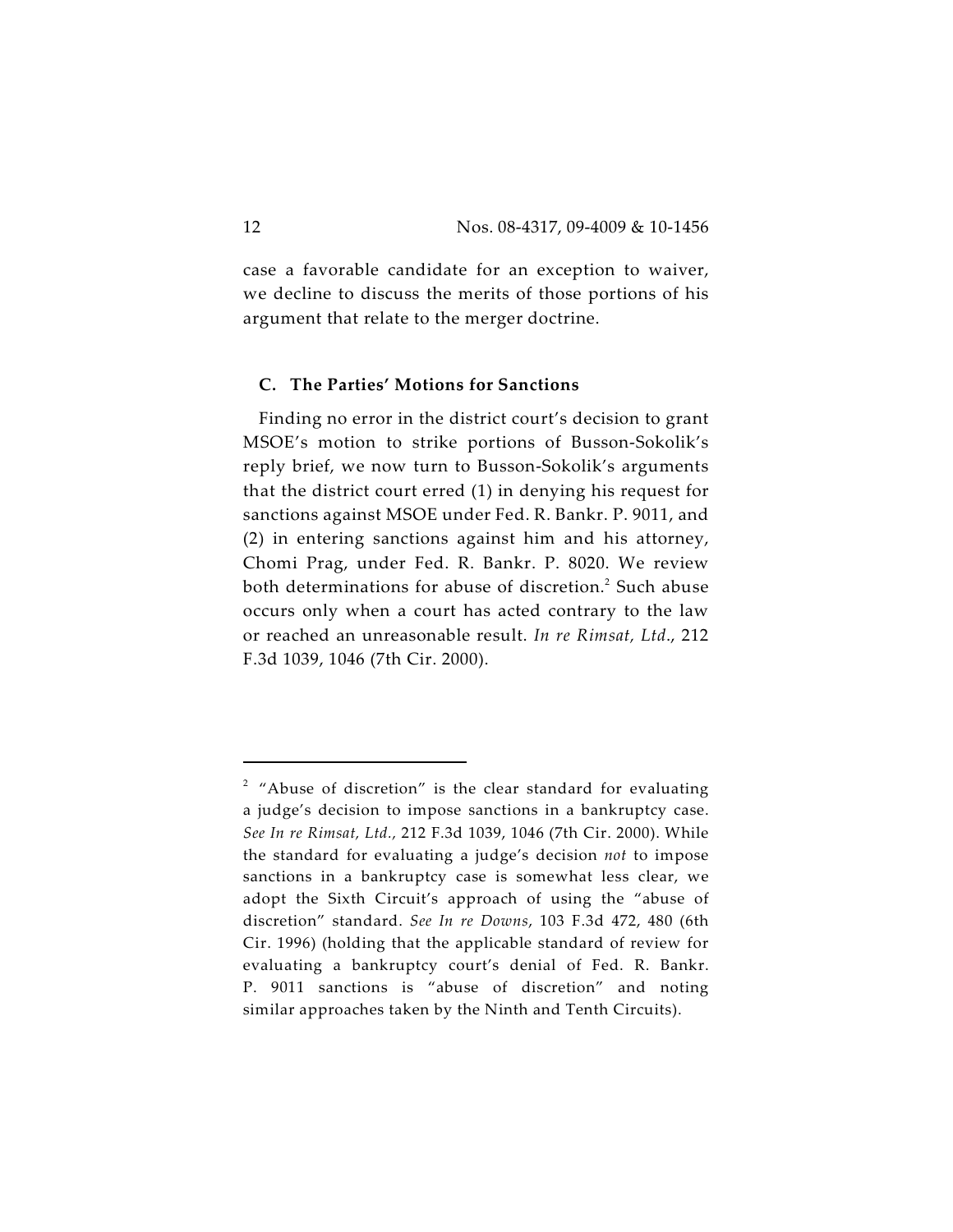#### **1. Denial of Motion for Sanctions Against MSOE**

An attorney is subject to sanctions under Fed. R. Bankr. P. 9011 when he submits a petition, pleading, written motion or other paper to the court that falls into one of four categories: (1) the document was submitted for an improper purpose (i.e., to harass one's adversary or to delay or drive up the costs of litigation); (2) the claims contained in the document are frivolous because they lack support under existing law; (3) the allegations contained in the document lack evidentiary support or are unlikely to have evidentiary support upon further investigation; or (4) the denials in the document are unwarranted based on the evidence. Fed. R. Bankr. P.  $9011(b)(1)-(4)$ . A motion for sanctions may be made under Fed. R. Bankr. P. 9011(c)(1)(A), as Busson-Sokolik did in this case, but any such motion is subject to a 21 day safe harbor provision.

Busson-Sokolik alleges sanctionable behavior on the part of MSOE based largely on statements contained in MSOE's brief before the district court. However, we need not reach the merits of any alleged violation on the part of MSOE because Busson-Sokolik undisputedly violated the safe harbor provision. On his own admission in the district court on October 31, 2008 and in his brief before this court, Busson-Sokolik concedes that he and his attorney did not provide MSOE with an adequate opportunity to withdraw the contested portions of its brief as required by the safe harbor provision of Fed. R. Bankr. P. 9011(c)(1)(A).

While we appreciate the candor with which Busson-Sokolik and his counsel have acknowledged their error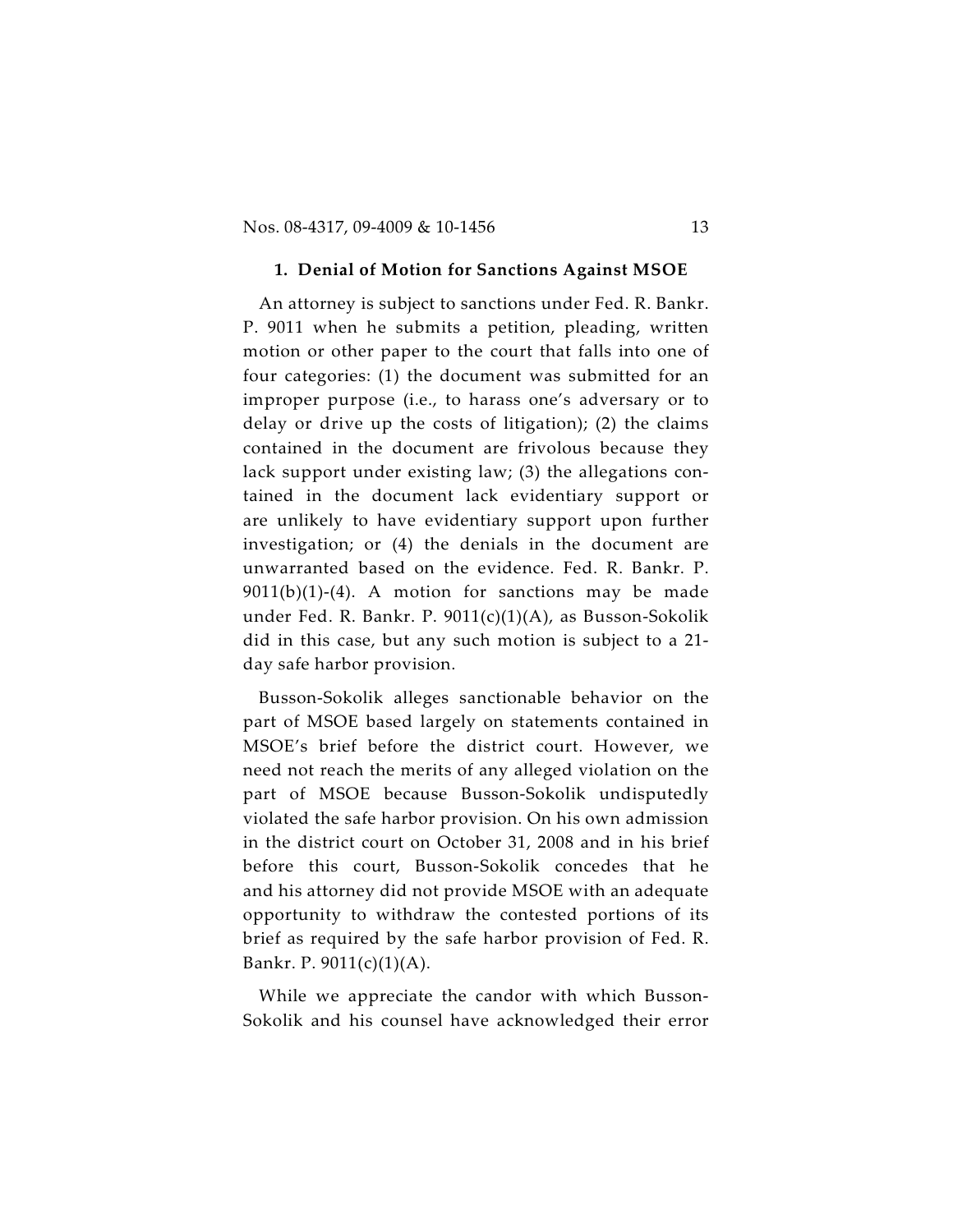in failing to abide by the 21-day window, their forthcomingness is not sufficient to persuade us to revive an inquiry into the allegations raised. Though Busson-Sokolik correctly points out that courts are able to enter an order for sanctions on their own initiative, there is no requirement under Fed. R. Bankr. P. 9011(c)(1)(B) that a court act *sua sponte* to impose sanctions. Chief Judge Clevert denied Busson-Sokolik's motion for sanctions based on the safe harbor provision, a decision which we find comports with the law. To the extent that he was nevertheless empowered to impose sanctions under Fed. R. Bankr. P.  $9011(c)(1)(B)$  and declined to do so, we choose not to disturb that judgment.

## **2. Sanctions Imposed Against Busson-Sokolik and Chomi Prag**

We now turn to the final issue for our review, namely whether the district court abused its discretion when it awarded sanctions for filing a frivolous appeal against Busson-Sokolik and his attorney, Chomi Prag.

The district court's imposition of sanctions was based on Fed. R. Bankr. P. 8020, which reads as follows:

If a district court or bankruptcy appellate panel determines that an appeal from an order, judgment, or decree of a bankruptcy judge is frivolous, it may, after a separately filed motion or notice from the district court or bankruptcy appellate panel and reasonable opportunity to respond, award just damages and single or double costs to the appellee.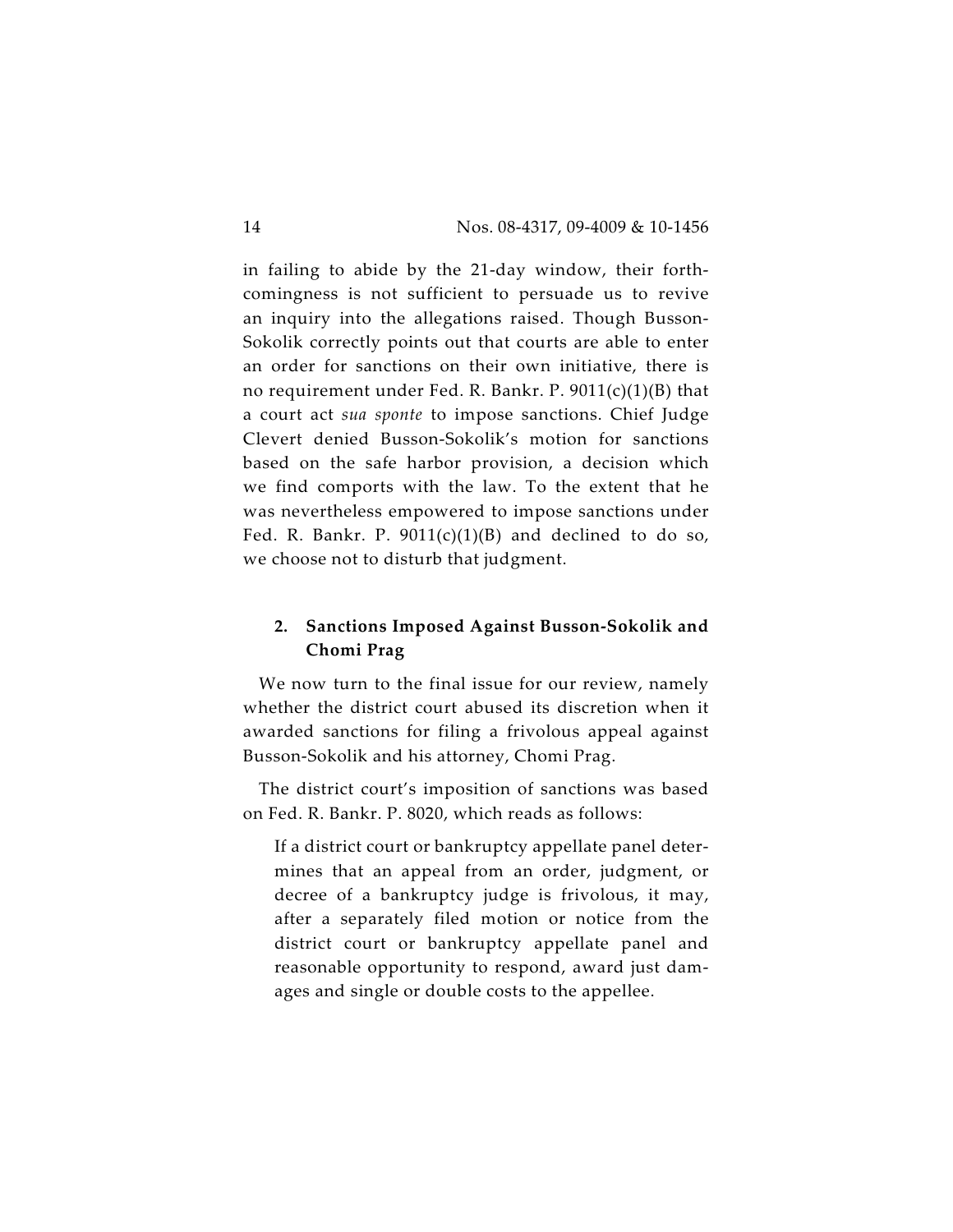Chief Judge Clevert made several determinations in support of his finding that Busson-Sokolik's "appeal, **as litigated,** was frivolous." He summarized Busson-Sokolik and Prag's behavior throughout the course of the proceedings as follows:

Motions were filed by appellant without any basis in the rules, deadlines were ignored, procedural requirements were dismissed as unnecessary, and duplicative filings and objections were made thereby making it impossible for appellee to minimize its costs in this action.

In his decision, Chief Judge Clevert referenced appellants' reliance on the merger doctrine despite having waived it, several misstatements in the record made by Prag, the Fed. R. Bankr. P. 9011 motion filed against MSOE, which he called "baseless," and the improper filing of an appeal to this court while district court proceedings were still pending.

We do not find that Chief Judge Clevert erred in imposing sanctions based on Fed. R. Bankr. P. 8020. Busson-Sokolik and his attorney were free to appeal their case to the district court, but ample evidence suggests that the *manner* in which the appeal was litigated bordered on the frivolous. $3$  Courts consider a variety of factors in

 $^3$  An appeal is frivolous "when the result is obvious or when the appellant's arguments are wholly without merit." *Flaherty v. Gas Research Inst.,* 31 F.3d 451, 459 (7th Cir. 1994). Even when genuinely appealable issues may exist, appellant's (continued...)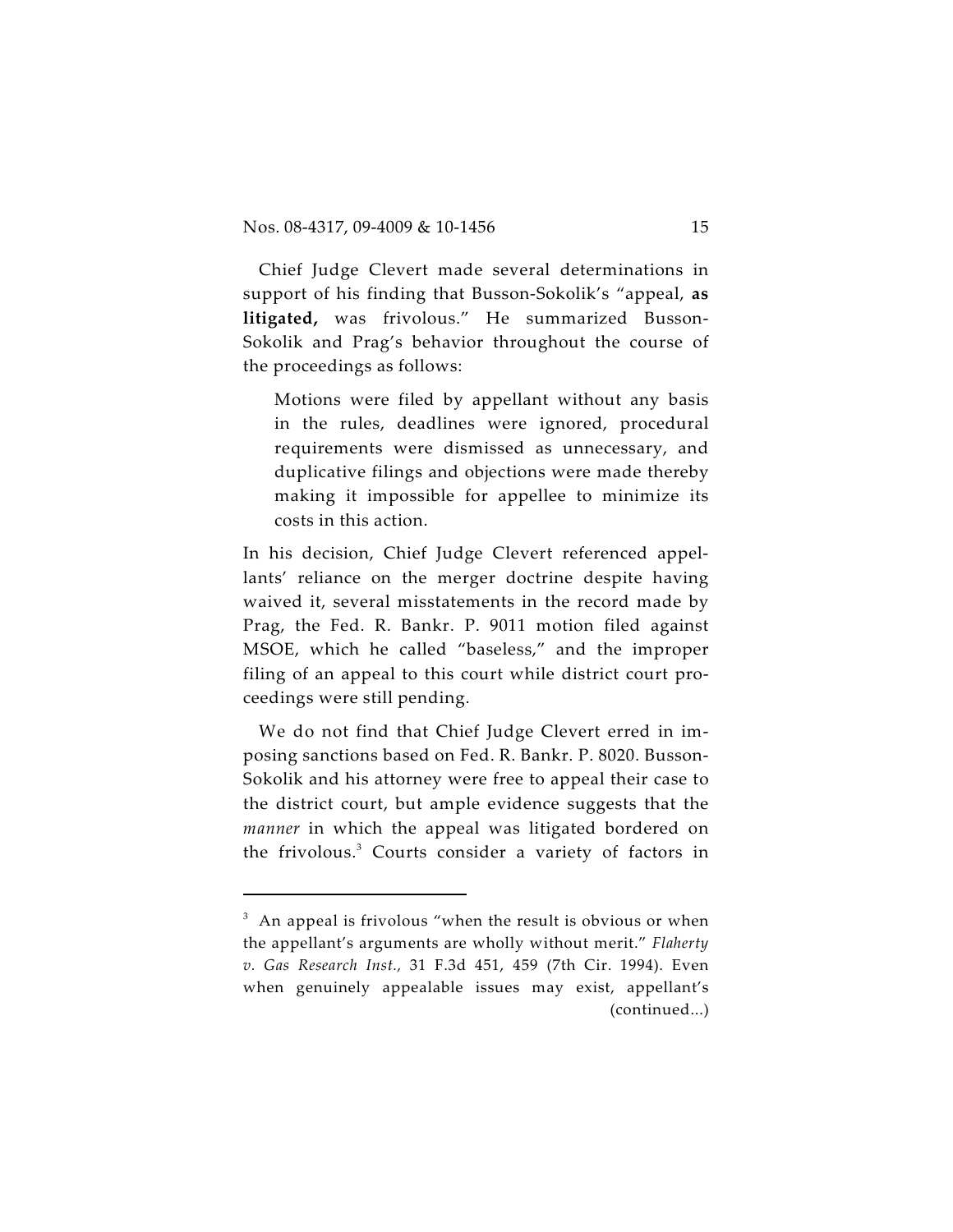deciding whether to impose sanctions under Fed. R. Bankr. P. 8020.<sup>4</sup> We are not convinced that Busson-Sokolik and his attorney appealed in bad faith. However, bad faith is only one of the many factors to be considered in determining whether sanctions are appropriate in any given case. We are also not convinced that the appeal itself (as contrasted with the manner in which the appeal was litigated) was frivolous. Because of appellants' procedural error in failing to abide by the safe harbor provision of Fed. R. Bankr. P. 9011, the courts have never reached the merits of that claim. And because courts are able to find an exception to waiver, the merger argument, though unsuccessful, did have some basis in law. Appellants' most egregious errors in this litigation appear to have been procedural ones.

 $3$  (...continued)

misconduct in arguing the appeal may render the appeal "frivolous as argued." *Dungaree Realty, Inc. v. United States,* 30 F.3d 122, 124 (Fed. Cir. 1994).

 $4$  For a comprehensive list of factors to be considered in evaluating a Fed. R. Bankr. P. 8020 motion, see *In re Maloni,* 282 B.R. 727, 734 (1st Cir. BAP 2002) ("Some of these factors are: bad faith on the part of the appellant; that the argument presented on appeal is meritless *in toto*; and, whether only part of the argument is frivolous. In addition, the court will consider whether appellant's argument: addresses the issues on appeal properly; fails to support the issues on appeal; fails to cite any authority; cites inapplicable authority; makes unsubstantiated factual assertions; makes bare legal conclusions; or, misrepresents the record.").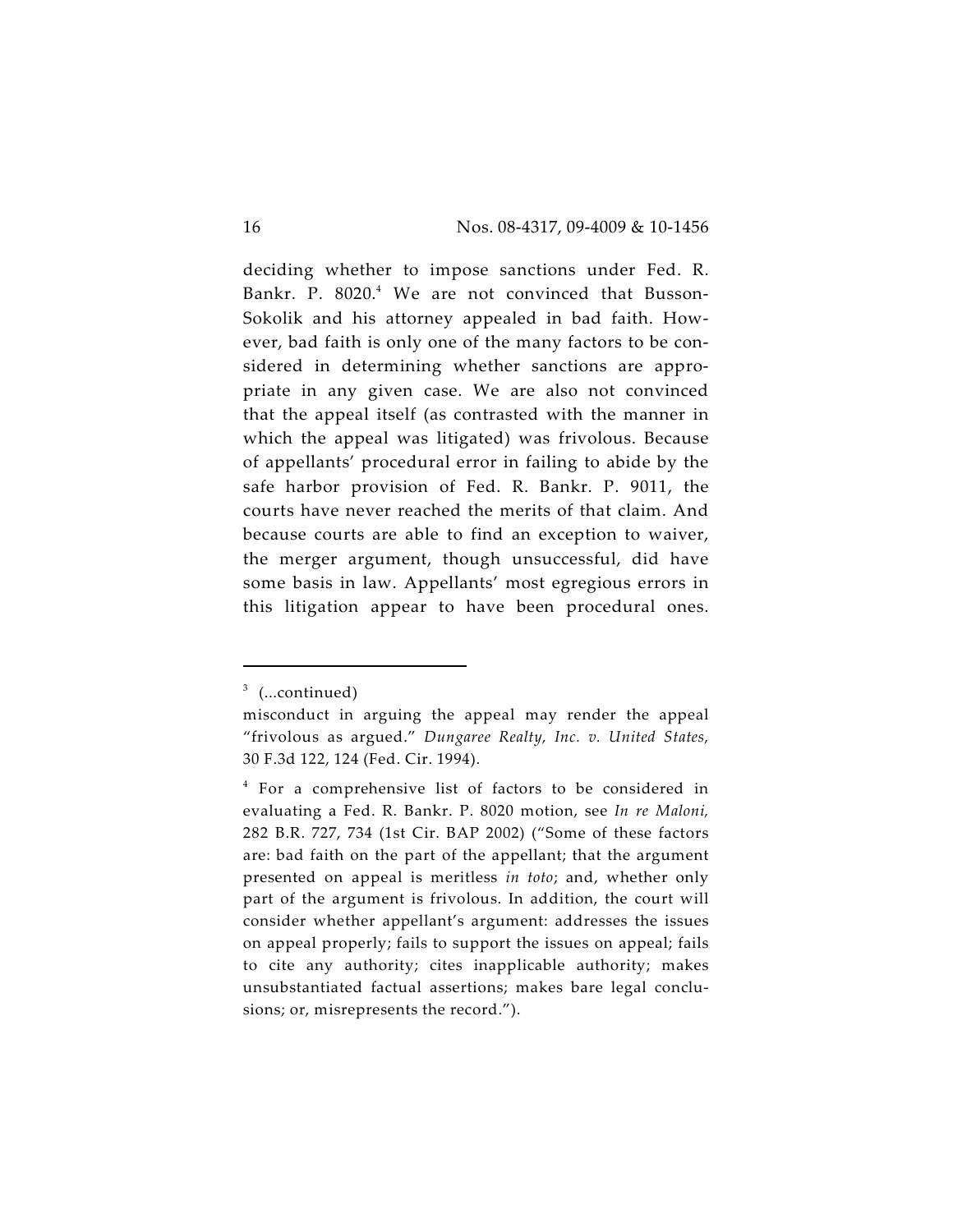These errors were numerous and well documented. Therefore, given the stringent standard of abuse of discretion by which we are bound, we find that the act of awarding sanctions under Fed. R. Bankr. P. 8020 was a reasonable exercise of Chief Judge Clevert's discretion.

Notwithstanding the reasonableness of the decision to award sanctions and the reasonableness of MSOE's fees<sup>5</sup>, we do not find that the full amount awarded in the district court was necessary to achieve the deterrent purposes of Fed. R. Bankr. P. 8020. As such, we exercise this court's own discretion to reduce the sanctions imposed by half. In so doing, we acknowledge that "[w]hile an award of attorney's fees may be necessary to fulfill the deterrent purposes of Rule 8020, the award should not subject Appellant to financial ruin." *In re Bonfield,* 2005 WL 2810702 at \*1 (W.D. Wash.). The fees accrued in this case are sizeable and would be difficult for many litigants to pay. Recognizing that Busson-Sokolik is a student who has filed for bankruptcy and finding no evidence of bad faith on the part of Busson-Sokolik or his attorney, we conclude that a reduction in sanctions is warranted in this case.

 $5$  Of the district court award,  $$61,942.50$  represents attorney's fees in connection with the appeal, which MSOE documented and submitted to Chief Judge Clevert on May 14, 2009. The statement includes work done from June 16, 2007 to May 14, 2009 billed at a rate of \$225 per hour.